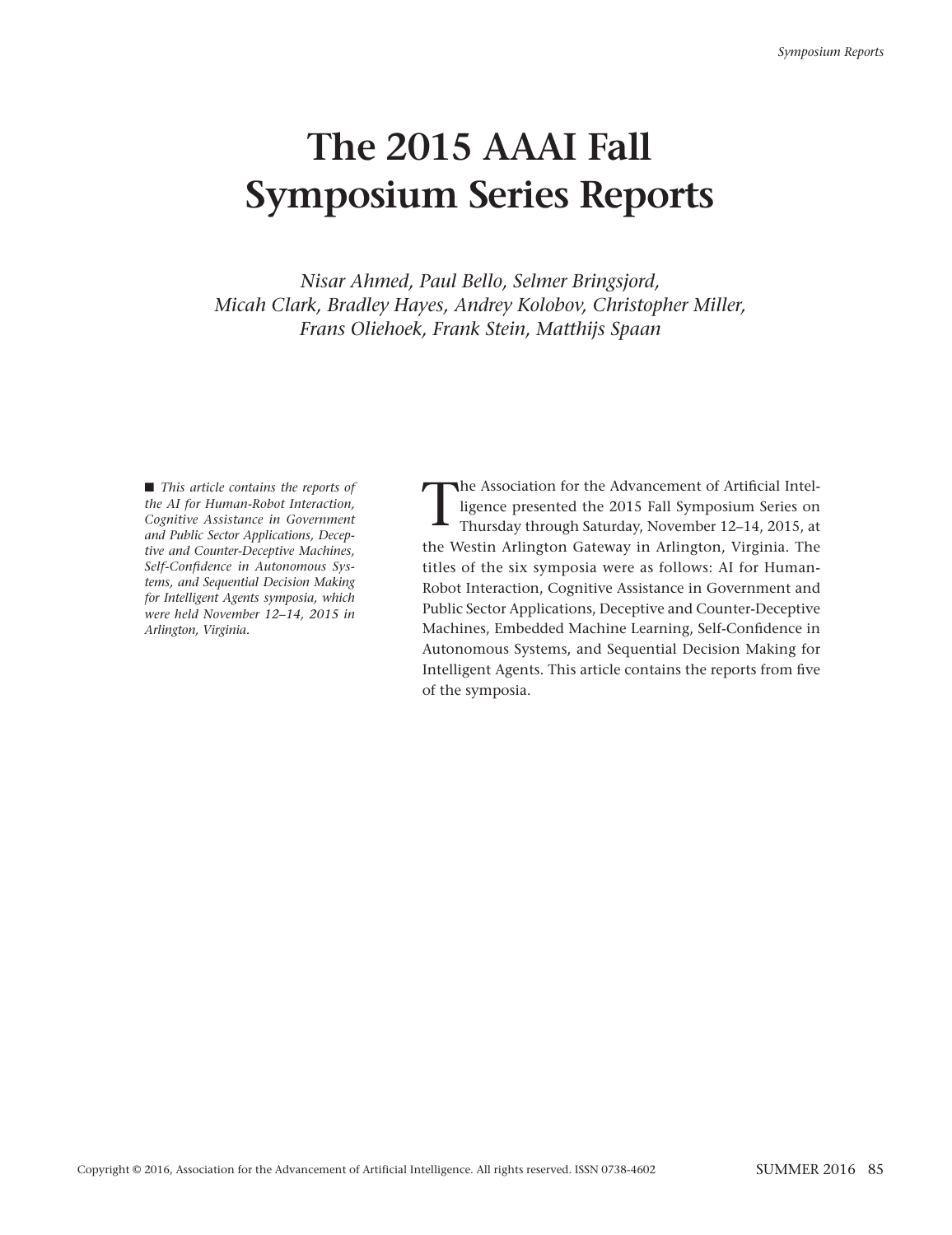## AI for Human-Robot Interaction

Human-robot interaction (HRI) is a broad community encompassing robotics, artificial intelligence (AI), human-computer interaction (HCI), psychology, and social science. In this meeting, we sought to bring together and strengthen the subset of the HRI community that is focused on the AI challenges inherent to HRI. As a field, HRI aims to develop robots that are intelligent, autonomous, and capable of interacting with, modeling, and learning from humans — goals that are shared at the core of AAAI. While general HRI work is seen across a variety of venues, AI-HRI serves as a gathering point for the AI-focused community within HRI.

The central purpose of AI-HRI is to share the most exciting research in this area while cultivating a vibrant, interconnected research community. We built on the success of the community-building accomplished by last year's AI-HRI symposium with the introduction of a heavier emphasis on sharing cutting-edge research results and devoting more time to the presentation and discussion of current work in the field. Accordingly, AI-HRI featured 10 keynote lectures, 24 short paper presentations, and 10 long paper presentations.

A major theme of the symposium included plan understanding and negotiation between humans and robots. The contributions surrounding this theme focused on constructing systems capable of recognizing human intent and using it as a heuristic for symbolic and motion planning, performing open world reference resolution, recognizing the purpose of objects in a scene during task execution, adapting to plan breakdowns, generating precise language for task-oriented dialogue, and performing preferencebased task allocation and scheduling across humanrobot teams. A second major theme involved introducing autonomy to socially assistive robots, particularly in educational or therapeutic settings. Multiple contributed papers addressed issues of autonomously promoting social collaboration between children, generating effective academic curriculums for tutoring robotics, developing personalized approaches to reducing pain anxiety in children, and moderating multiparty interactions.

A diverse array of keynote speakers presented their latest work on a list of topics spanning intelligent interface design, activity recognition, learning from demonstration, motion planning, task understanding, manipulation, reinforcement learning, smart controls for medical robotics, and human-robot collaboration. Themes introduced by these keynotes spurred discussion regarding the development of proper evaluations for autonomous robot systems that interact with humans, as it is often intractable to simulate the human presence for such work and it is often infeasible to collect hundreds of samples for large-scale analysis. It became clear that participants harbor a variety of sometimes conflicting viewpoints

about expectations and framing for AI-focused HRI work, but all share the same goal of broadening HRI's reach into the spotlight of each of the many fields it depends upon for fulfilling its ultimate goal: understanding and developing autonomous systems that interact with humans in meaningful and positive ways.

This report was written by Bradley Hayes who, with Matthew Gombolay served as cochairs of this symposium. The symposium organizing committee consisted of Bradley Hayes (Massachusetts Institute of Technology), Matthew C. Gombolay (Massachusetts Institute of Technology), Brenna D. Argall (Northwestern University), Bilge Mutlu (University of Wisconsin-Madison), Julie A. Shah (Massachusetts Institute of Technology), Sonia Chernova (Georgia Institute of Technolgoy), Andrea L. Thomaz (Georgia Institute of Technology), Kris Hauser (Duke University), and Brian Scassellati (Yale University). The papers contributed to the symposium were published as AAAI Press Technical Report FS-15-01, and the papers can be found in the AAAI Digital Library.

# Cognitive Assistance in Government and Public Sector Applications

The concept of a cognitive assistant as a partner to help humans perform their work better dates to the early days of AI, including the writings of Douglas Engelbart and Joseph Carl Robnett (JCR) Licklider. Recent advances in AI and cognitive computing, such as IBM Watson, Deep Learning, and NLP, along with the vast increase in available data, are enabling renewed hope that we will soon be able to offer knowledge workers a partner in their efforts. Cognitive assistance in government presents opportunities and challenges — some in common with other domains, and some distinct, which we hoped to explore in this symposium.

The symposium brought together researchers from industry, government, and academe. The topics discussed covered cognitive assistants for law, intelligence analysts, cyber-security, contracting officers, health-care professionals, and office workers. The types of support considered ranged from enhancing creativity to supporting cognitively disabled individuals and those with dementia.

One major theme of papers presented at the symposium was the variety and complexity of government and public sector use cases. Because of the complex laws, regulations, processes, and procedures required by government agencies, cognitive assistants operating in this environment must be aware of and operate in compliance with all rules. These compliance requirements will vary by agency and use case. Presenters also discussed the wide variety of users that cognitive assistants might need to support — from citizens and new employees who know little, to subject matter experts to those with dementia. The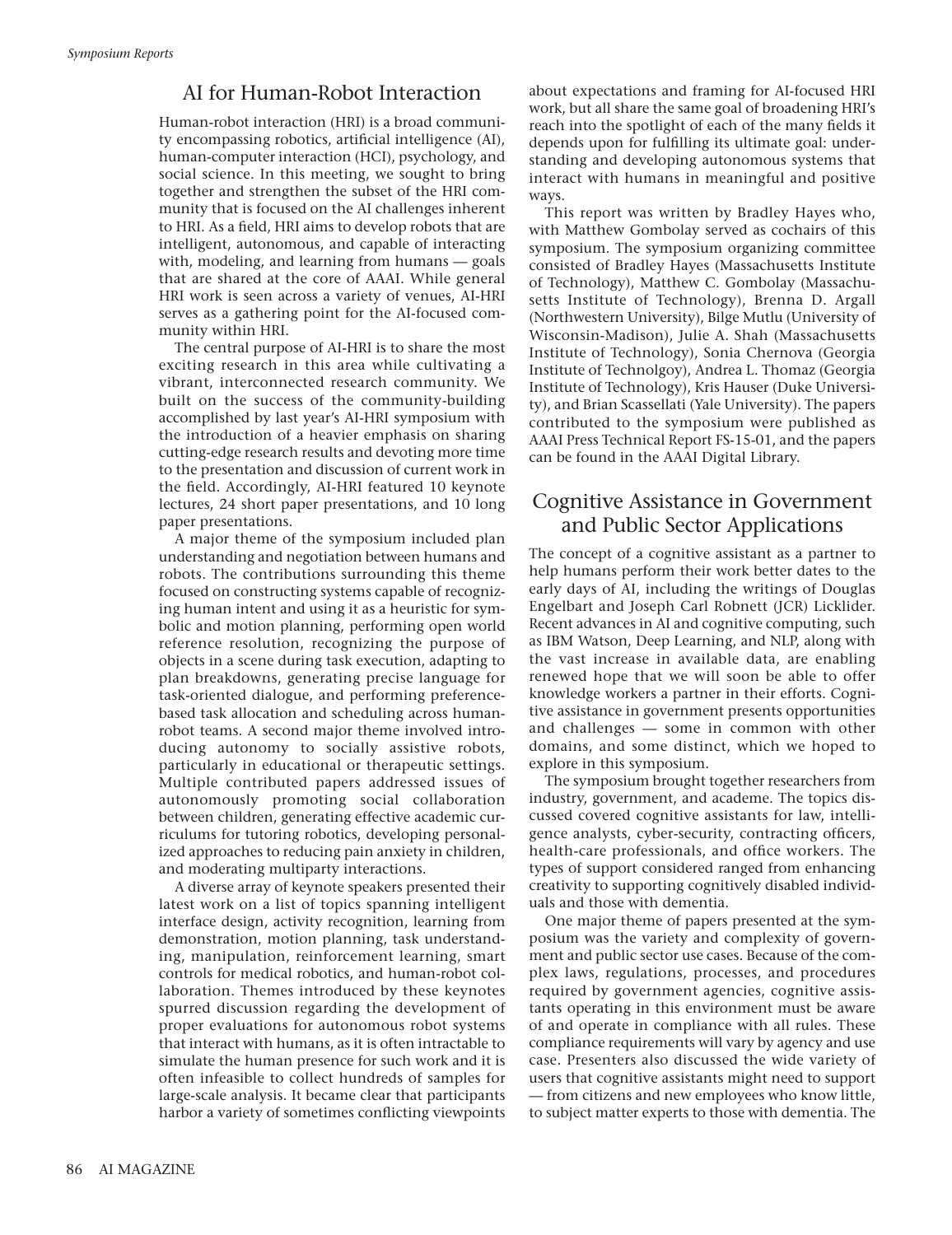scale of the cognitive systems presented also varied from those supporting an individual such as a patient, to those supporting the public or a large call center (such as the IRS runs) that will have to operate at scale.

Another major theme, which also distinguishes government and public sector applications, is the issue of trust. Many of the cognitive assistant uses will be in mission-critical applications where lives may be at stake. Presenters discussed the need for cognitive assistants to adequately calculate and present to the user the confidence the system has in the output. There was discussion around trusting too little versus trusting too much, and how to be transparent in explaining the basis for decisions or recommendations. It was acknowledged that for the foreseeable future, there will be gaps in the trust factor.

The symposium also included two invited talks. A talk given by Jerome Pesenti (IBM Watson) focused on the developments of Watson since the Jeopardy Challenge in order to support the company's customers. Tim Estes (Digital Reasoning) described the developments at his company around knowledge representations, knowledge graphs, and their recent use of deep learning.

The symposium also included a panel discussion on workforce issues associated with use of cognitive assistants. Participants discussed how cogs affect some professions (such as eliminating the time-consuming discovery work of first year lawyers) but will create economic development in other areas (for example, personalized medicine). The symposium was useful in showcasing many different examples of cognitive assistant projects and bringing together those involved to share experiences. The participants share a common goal of developing cogs, and agreed that they would like to attend future symposia with the same focus as this one.

Frank Stein served as chair of this symposium. The organizing committee included: Chuck Howell (Mitre), Scott Kordella (Mitre), Lashon Booker (Mitre), Ed Rockover (NPS), Hamid Motahari (IBM), Murray Campbell (IBM), Jim Spohrer (IBM). The papers of the symposium were published as AAAI Press Technical Report FS-15-02, and are available in the AAAI Digital Library.

# Deceptive and Counter-Deceptive Machines

This symposium was configured by its organizers, and increasingly by researchers working in deceptive and counter-deceptive machines (DCDM), to be part of a series of DCDM *n* conferences; indeed the 2015 symposium summarized herein was actually the second conference. The first was held at the University of Maryland in July of 2013 as part of the North American Computing and Philosophy (NACAP) conference. Accordingly, one of the main themes of the AAAI Deceptive and Counter-Deceptive Machines symposium was discussion about the future of the DCDM research program. Specific plans discussed (and in some cases affirmed) are beyond the scope of this brief report, but it is safe to say that another conference or symposium will happen, if for no other reasons than that malicious humans invariably exploit deception to produce the harm they produce, and that machines can aid in the unmasking of that deception. The DCDM area would therefore appear to have an active and important future. We return briefly to this future at the end of the present report.

Participants appeared to be unanimous in their affirmation of the proposition that in adversarial contexts, for instance war and espionage, at least certain forms of deception are not only permissible, but desirable. Given this, the goal to engineer deceptive machines would presumably be an attractive objective, and one that, if reached, would supply the defense and intelligence communities with technology potentially of great value to the United States (and its allies). In addition, unsurprisingly, there was agreement as well that machines able to counter deception are of great value.

Yet this agreement immediately gives rise to one of the main drivers of multiple presentations at the symposium: namely, What is deception?, where a bona fide answer to this question — given that it's being asked by those in, or at least seeking to contribute to, AI — would need to be both rigorous and computational. Presentations seeking to answer the question ranged across fascinating attempts to model forms of deception by harnessing: analogical processing; formal, logicist methods; cognitive architectures; and sophisticated NLP techniques. One clear takeaway from these talks is that deception covers a seemingly unlimited number of shades or subcategories, from lying (in a number of shades of its own), to paltering, to fraud, to deceptive talk, and more.

The symposium ended with an extremely lively panel debate, which pivoted around the following facts as context, and a key question:

*The Facts:* Recently, the Office of General Counsel, U.S. Department of Defense, published an updated and comprehensive manual on the Laws of War, last issued in 1956. Chapter 6 covers the constraints on which weapons are prohibited lawful; and paragraph 6.5.9 is "Autonomy in Weapon Systems." The document states unequivocally that autonomous systems are mere weapons and hence cannot in and of themselves have obligations. By virtue of this fact, autonomous agents cannot be held responsible.

*The Question (Q):* If deception necessarily involves norm-violation, then artificial agents cannot themselves carry out deception; hence only human beings can deceive.

Panelists articulated their position on Q, which was all it took for the fireworks to begin. Many key issues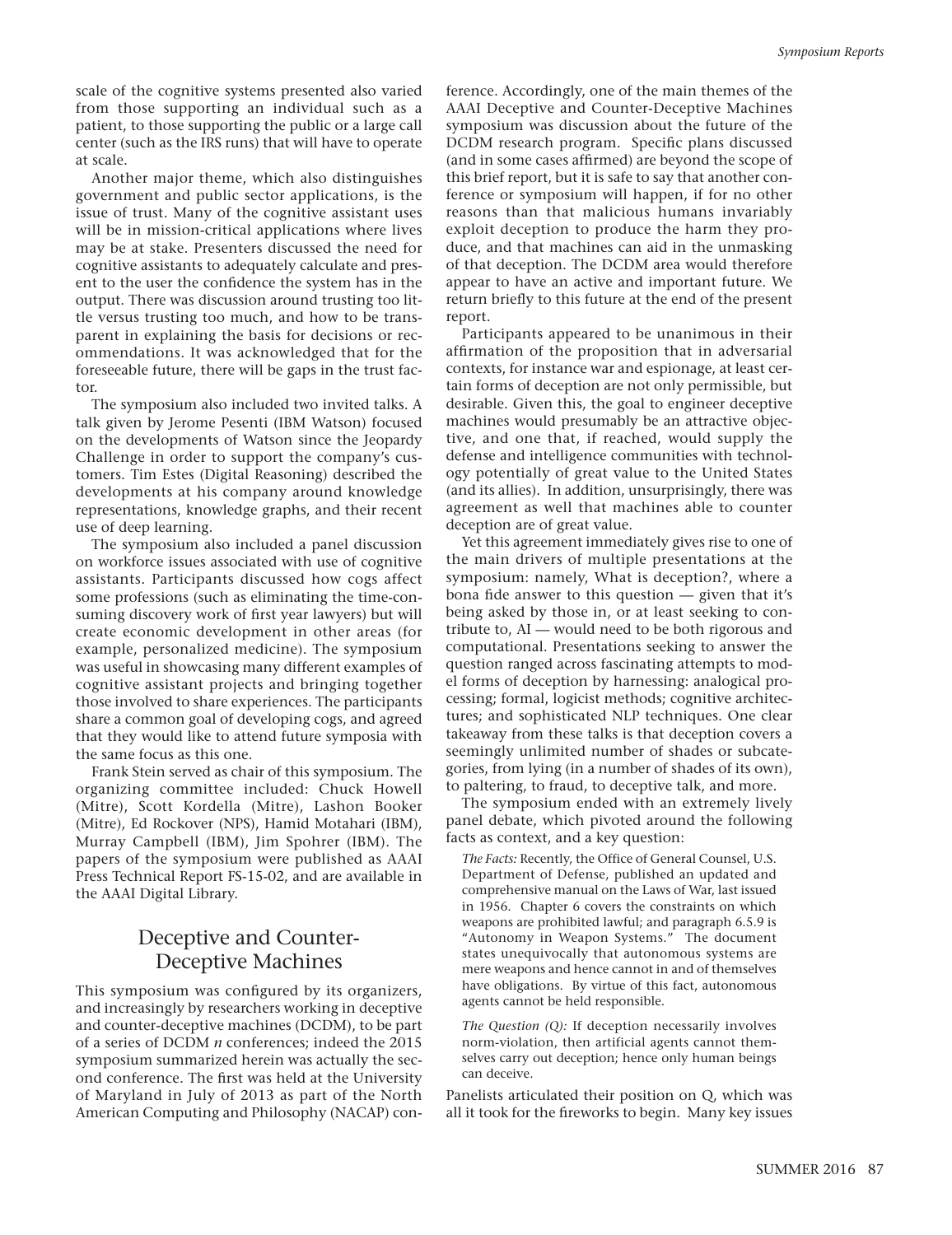arose, and were analyzed; we mention but one prominent one here: While AI's core business is to try to engineer artificial agents whose intelligence and autonomy ultimately approach that of humans, the vast majority of attorneys and policy analysts/policy makers apparently view the artifacts being produced as mere shallow tools (where a weapon is a type of tool), and therefore as things that could never be the bearers of obligations, including those to refrain from deceiving, and those to deceive in order to gain advantage in adversarial contexts such as war and espionage. This fertile clash will in all likelihood be one of the key drivers of DCDM III, and arguably one of the key drivers of large, society-scale debate that promises to grow in reach and intensity as AI produces ever-smarter machines.

There are of course other planned drivers of a third Deceptive and Counter-Deceptive Machines meeting, including two issues that were lightly but tantalizingly touched upon at the 2015 AAAI event: (1) What is the role and acceptability of deception in affective computing, where robots and computing machines can increasingly exploit affective pretense to manipulate humans? (This should presumably be a central issue in so-called robotherapy, where medical ethics, affect, and manipulation intersect.) (2) What is the role of machine deception specifically in cyber-security? Inevitably, we (or our digital extensions) will mislead, deceive, manipulate, and use social-engineering tricks on the machines around us. If these machines are naive or socially ignorant, then these systems will fail.

Micah Clark, Paul Bellow, and Selmer Bringsjord wrote this report. The papers of this symposium were published as AAAI technical report FS-15-03, and are available in the AAAI Digital Library.

#### Embedded Machine Learning

The organizers of this symposium did not submit a report for publication by press time. Papers from the symposium are available on the AAAI Digital Library (technical report FS-15-03).

# Self-Confidence in Autonomous Systems

Modern applications of autonomous unmanned and robotic systems have created a demand for sophisticated AI that can be integrated seamlessly with human collaborators. However, it is extremely challenging to guarantee desirable levels of safety, performance, and human-autonomy interaction in practical applications. Autonomous agents are ultimately programmed by imperfect human designers to work with imperfect human users, so the risks of over- or underrelying on autonomous intelligence can never be completely removed. This in turn has sparked interest toward better understanding how

mutual communication of intent and the perceived capabilities can affect human-autonomy coordination. This symposium sought to explore these issues from the standpoint of instilling machines with a sense of self-confidence. A key goal was to establish formal algorithmic and computational definitions of machine self-confidence, and thus identify key issues that emerge from allowing autonomous systems to be introspective about the limits of their own capabilities and knowledge.

The symposium attracted healthy participation from a highly diverse set of researchers working in AI, expert systems, natural language processing, military systems, human factors, robotics and aerospace engineering. Three key elements of machine self-confidence (which are also relevant in the context of human-generated self-confidence) constituted the symposium sessions: (1) task competency (that is, how does an autonomous agent know what it can actually do, and what it ought to do?); (2) information adequacy (that is, is sufficient information available to assess the situation and take appropriate action?); and (3) quantification and expression (that is, how can or should self-confidence be expressed, and what are the consequences for users?).

The invited talks and contributed papers helped illustrate the complex interplay between these three elements, and highlight a rich set of motivations and tools for studying machine self-confidence. Two invited speakers (Danette Allen, NASA Langley Research Center; and Kalmanje Krishnakumar, NASA Ames Research Center) described how recent advances in intelligent machine autonomy have fundamentally reshaped the way future aerospace robotic systems will be designed, especially to carry out missions that are impossible to perform with human crews (for example, scientific exploration of the icy moons of Jupiter under extreme communication delays). Another invited speaker (Jeffrey Morrison, Office of Naval Research) echoed similar themes from the perspective of defense applications, but emphasized how decision-making needs can change much more rapidly and unpredictably in this domain — to the point where autonomy should be designed to help get human users into the ballpark of correct decision making, rather than replace them completely. The presentation of the diverse roles to be fulfilled by autonomy led to much discussion on the importance of considering the limits of certainty in machine reasoning and its impact on supporting good decision making, as well as on acceptance of autonomy by different types of users.

These ideas were complemented by the final invited speaker (Marek Druzdzel, University of Pittsburgh), who described how the concept of Bayesian surprise could be used by probabilistic expert systems as a way to assess confidence in recommendations made based on uncertain evidence, incomplete models, and limited training data. This idea also fed a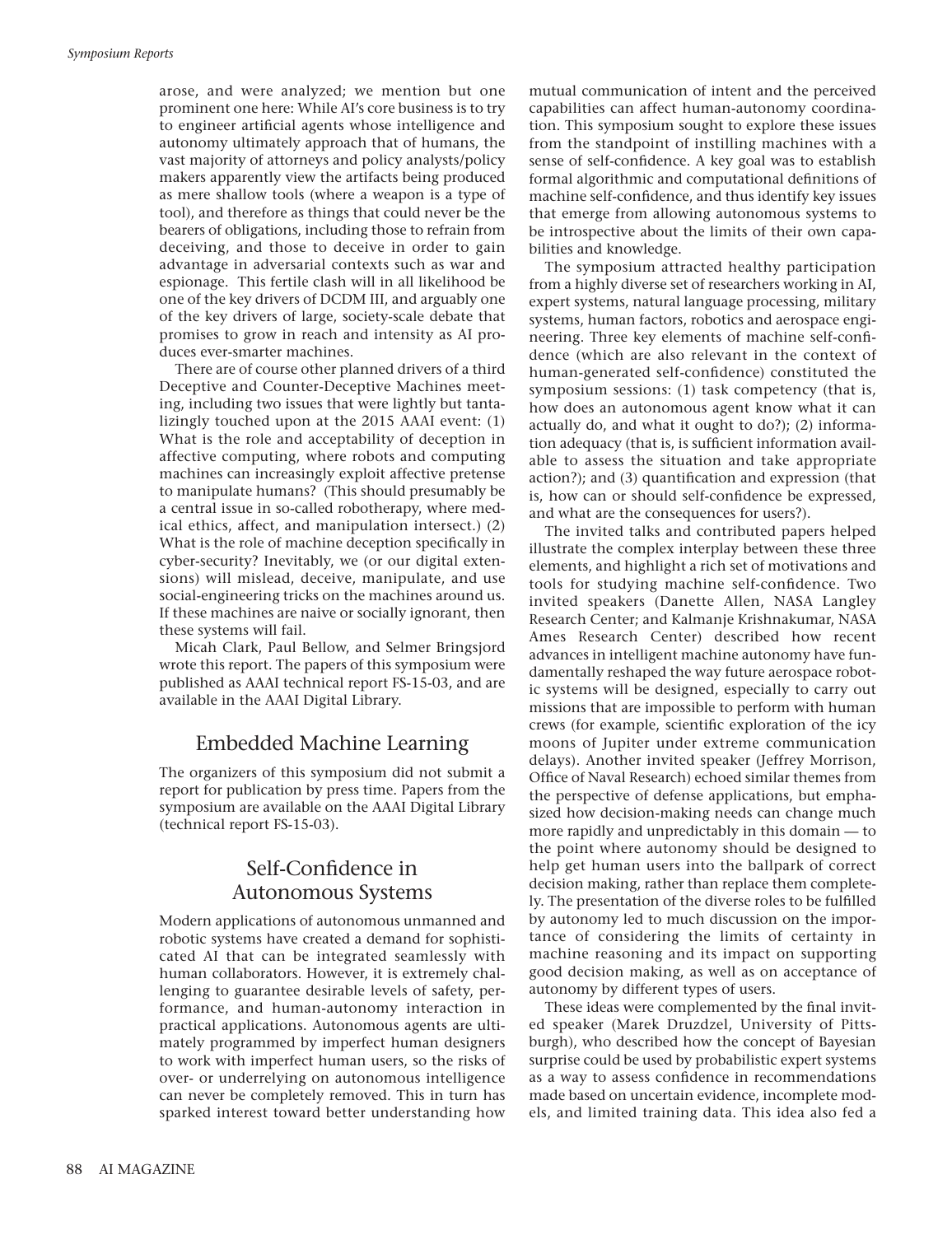broader discussion on the utility and ethics of selfconfidence presentation. While it was agreed that self-confidence can serve as a useful "shortcut" to building trust and coordination, the question also arose of whether machines should always provide honest self-confidence assessments (that is, whether deceiving users about the capabilities/knowledge of autonomous agents in certain cases is ever beneficial in certain cases).

As highlighted by the contributed papers, the question of machine self-confidence can also be practically applied to low-level task analysis, planning and design of resilient AI in various problem domains (robotic manufacturing, natural language understanding, adaptive flight control, character-based reasoning for AI, to name a few). Most papers focused on general statistical techniques for assessing information adequacy, building on the concept of Bayesian surprise and the related notion of information volatility/currency, while others focused on the idea of assessing self-confidence through plan resilience (through counter planning and plan repair strategies) and low-level task competency. Yet, all contributions made it clear that we have barely begun to scratch the surface in terms of fully understanding the implications and potential impact of machine self-confidence in both theory and practice.

Two interesting takeaways from the symposium highlight some of the core ideas driving future research in intelligent autonomous systems. First, machine autonomy is fundamentally about task delegation, rather than task relegation (which is the object of automation). Second, intelligence is necessary but not sufficient for autonomy. In contrast conventional brute-force techniques for validation and verification, new procedures for building safe and trusted autonomous systems will also have to be developed, especially to account for their ability to learn, adapt, and possibly explain their behavior in nondeterministic settings. Will future autonomous machines of the future need to be certified in the same way human pilots and vehicle operators are licensed today (through knowledge-based exams and skills-based tests)? If so, what feedback mechanisms could or should be provided as assurances to human users, and how does the notion of human trust in autonomy come into play?

The symposium concluded with a joint session with the AAAI Fall Symposium on Cognitive Assistance in Government and Public Sector Applications. Participants and organizers shared highlights of discussions from their respective symposia, and were quite excited to find many similarities in themes concerning the practical use and widespread acceptance of cognitive assistants and autonomous systems. An engaging discussion on the idea of machine self-confidence pointed to many exciting overlaps in these topic areas, and both groups of symposia participants indicated strong interest in jointly organizing future

symposia to continue the conversation.

Slides of the invited speaker talks and other presented material from the symposium are available at scas2015.recuv.org. The authors of this report are Nisar Ahmed and Christopher Miller. The organizers of the symposium were Nisar Ahmed (University of Colorado Boulder), Christopher Miller (Smart Information Flow Technologies), Nicholas Sweet (University of Colorado Boulder), Ugur Kuter (Smart Information Flow Technologies), Andrew Hutchins (Duke University), and Mary Cummings (Duke University). The papers of the symposium were published as AAAI Press Technical Report FS-15-05 and are available in the AAAI Digital Library.

## Sequential Decision Making for Intelligent Agents

The Sequential Decision Making for Intelligent Agents symposium provided a dedicated forum for researchers of computational sequential decision making under uncertainty, an area that has gained significant traction in AI. In many applications, dealing explicitly with uncertainty regarding the effects of actions, state of the environment and possibly the behavior of other agents is crucial to achieve satisfactory task performance. Decision-theoretic planning models like the Markov decision process (MDP), the partially observable MDP (POMDP), and their many multiagent extensions have emerged as the dominant paradigm for this purpose.

The program emphasized applications through talks by academic and industry speakers, ranging from technical problem domains such as aircraft collision avoidance, multirobot systems, smart energy grids, and dialogue systems to societal challenges in education and HIV prevention. The emphasis of the discussion was often on identifying the added value of sequential decision making over myopic methods. Theoretically, the advantages of looking far ahead when planning a sequence of decisions are well understood. However, this theory is based on an implicit but crucial assumption: the model of the world is either known or can be learned with high accuracy at reasonable cost. Hence, an important question is how sequential decision making can benefit from data science and machine learning in domains with large amounts of available data.

A second important issue is that traditional approaches assume that an agent receives quantitative reward signals for its actions, but in some important application domains this is not the case. Examples that came up at SDMIA included (1) dialog systems, where the agent gets no explicit numeric rewards for what it says; (2) influencing the behavior of homeless youth through their social network to reduce the spread of HIV, where the resulting change in behavior is difficult to quantify objectively; and